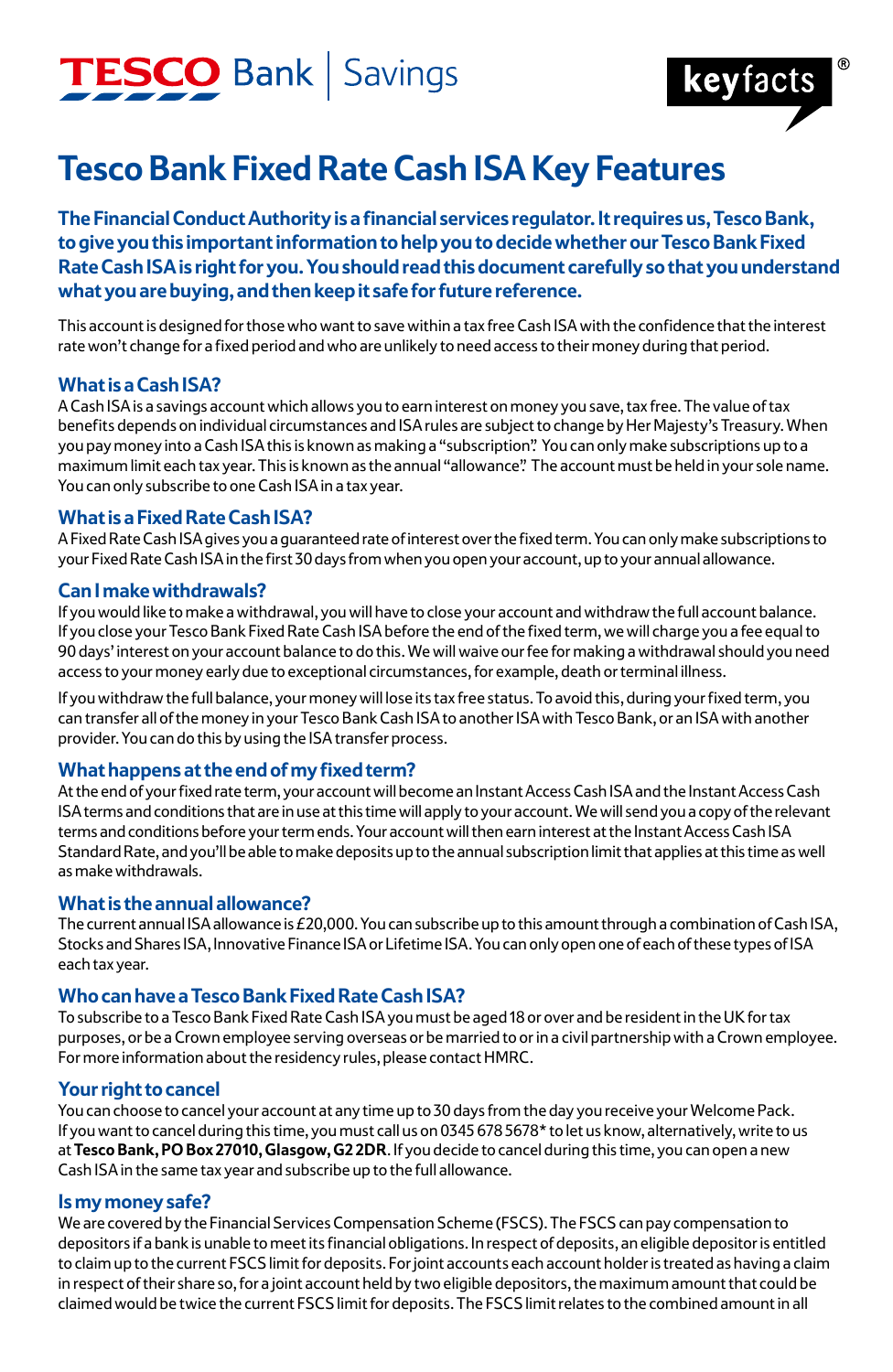# **ESCO** Bank | Savings



the eligible depositor's accounts with the bank, including their share of any joint account, and not to each separate account. For further information about the compensation provided by the FSCS (including the amounts covered and eligibility to claim) please call us on 0345 678 5678\* refer to the FSCS website www.fscs.org.uk or call the FSCS on 020 7741 4100 or 0800 678 1100. Please note only compensation related queries should be directed to the FSCS.

#### **Making a complaint**

Obviously, we hope you never have to make a complaint. If you do, we promise we'll try to resolve it as quickly as we can. Just call us on **0345 678 5678** or write to us at **Tesco Bank, PO Box 27010, Glasgow, G2 2DR**.

You'll find our complaint handling process under the 'Make a complaint' section on our website at tescobank.com/ help/complaints. You can also request a copy by calling the number above.

If you're not happy with our response to your complaint, you may be able to refer your complaint to the Financial Ombudsman Service (FOS). You can find out more about the FOS by writing to them at **The Financial Ombudsman Service, Exchange Tower, London, E14 9SR** or by telephoning on **0800 023 4567**. Details are also available from their website, **financial-ombudsman.org.uk**

\*This number may be included as part of any inclusive call minutes provided by your phone operator.